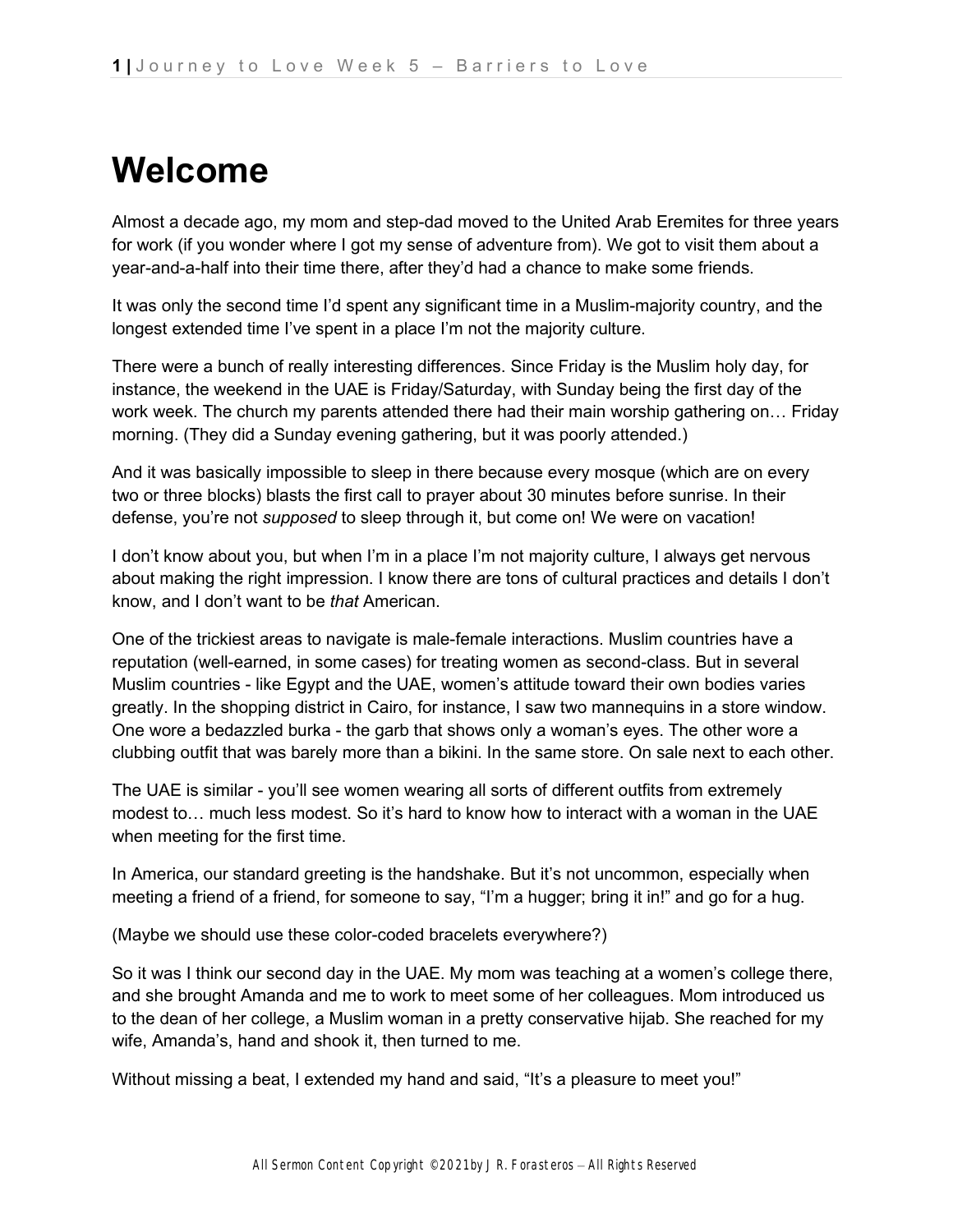She stared at me, then looked pointedly at my hand, and back at me. Until it got awkward, and I lowered my hand. Then she smiled - thinly - and said, "It's nice to meet you as well."

I had breached a cultural barrier. In the UAE, default assumption is that men and women don't make contact - no handshake. Certainly no hugs.

Now, that's not *always* the case - a few of the women I met there offered to shake my hand, and several of the men did the same with Amanda.

But I had made a faux pas by not allowing her to take the lead, to show me what she was comfortable with. And in doing so, I had communicated disrespect. I had devalued her and her culture. Later, she told my mom, "Your son doesn't know very much about Muslim culture!"

That small action - thoughtlessly extending my hand - became a barrier for the possibility of a friendship between that woman and me. Now, granted, that was the only time I met her, but it did also negatively impact (though fortunately, not in a major way) my mom's relationship with her as well. My inattention and actions became a barrier for love in that moment.

I want to talk about barriers to love today - what are some of the things in our lives that can block us from giving or receiving love? What are the intentions and actions we need to search out in ourselves if we want to have more love in our lives?

## **Message**

Welcome to Journey to Love. We're in a 40-day experience that lies at the very core of our human existence. For the next couple of months, we're gathering here in this group and also in our small groups to answer together some of the most basic questions we ask as humans:

How do we love well?

And How do we *receive* love well?

We began with our friend Matt Mikalatos, the author of the book we're using as a guide in our journey. Matt invited us to prepare to set out. He invited us simply to 'show up', to agree to participate in this journey. We saw how to spot love, and also how to spot what love is not. Last week, we meditated on the true power of love in our lives and the world.

Today, I want to ask the question, "What barriers to love exist in our lives?" Not barriers others have placed, but barriers we erect ourselves. And I want to do this through the lens of things we actually *do*. What are some real, tangible barriers we erect through our attitudes and behaviors?

Turn with us t[o](https://ref.ly/logosref/bible$2Bnlt.20.6) [Proverbs 6.](https://ref.ly/logosref/bible$2Bnlt.20.6)

The book of Proverbs is a collection of wisdom sayings. It's easy to dismiss these as pithy cliches - like 'look before you leap' or 'a bird in the hand is worth two in the bush'. But for Ancient Israel, 'wisdom' had a particular, strong connection to faith. When our ancient parents spoke of 'wisdom', they pointed to a rhythm in the way of things. To call someone wise was to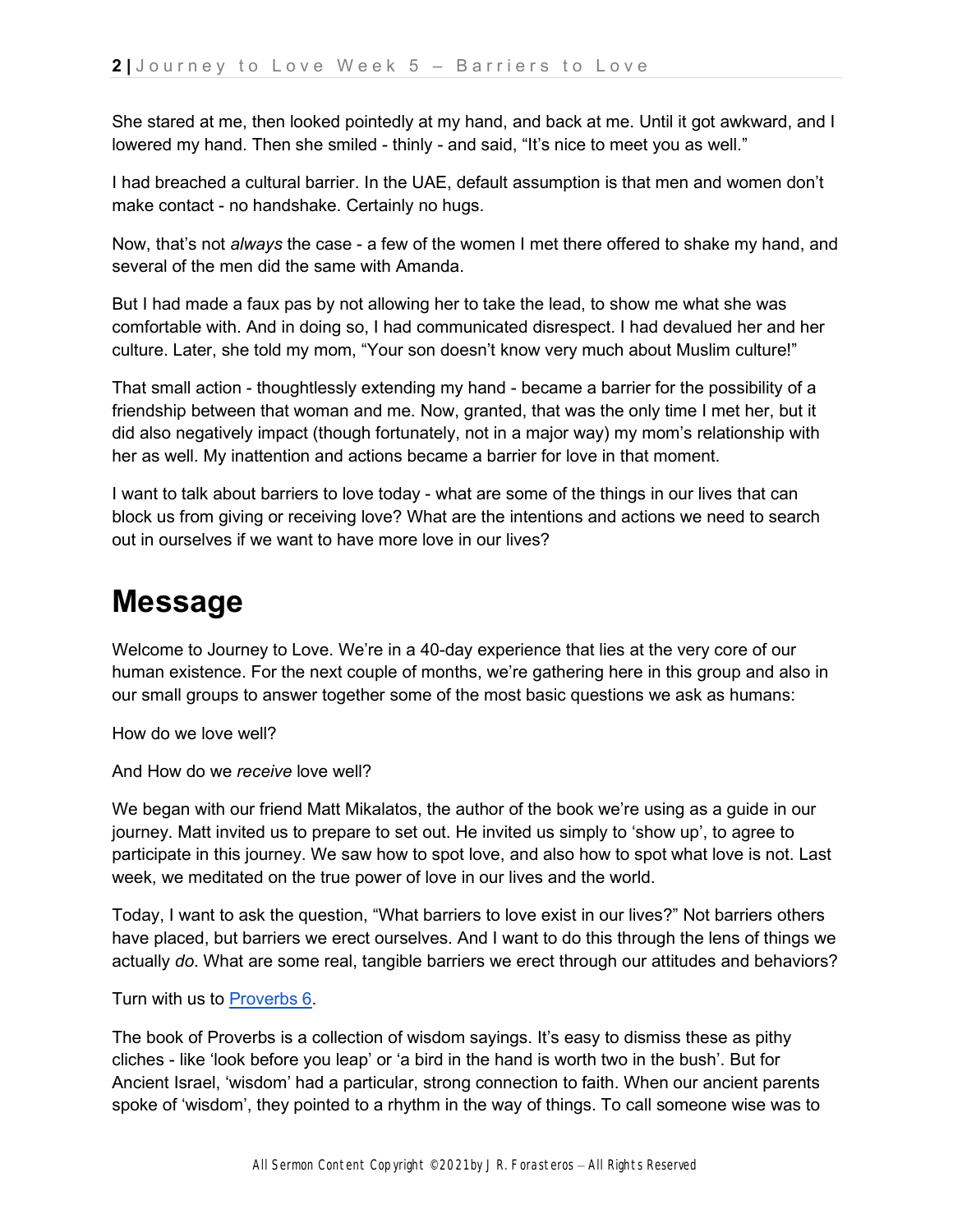say that they were living a fully human life, the life God created them to live. They understood something elemental about humanity.

In contrast, a fool was a person whose life was destructive. Fools aren't necessarily stupid - in fact, wisdom and intelligence don't have anything to do with each other. Plenty of really educated people are fools, and plenty of folks without much formal education are wise. A fool is someone who is selfish, who disregards God and their fellow humans, a person who lives on for themselves.

We might say a fool is unloving, while a wise person is overflowing with love.

With that in mind, these four verses I want to look at list seven things God hates. What we should hear, then, in the context of Proverbs, is that these seven behavoirs and attitudes are poison to a human life. God hates them because they destroy love - God's work in us.

(And a little bonus trivia: these are not the infamous 'seven deadly sins'. That is a list created as a guide to confession by desert monks a few hundred years after Jesus' resurrection. Not connected to this list here.)

As we read, I want you to pay attention to how embodied this list is. It's very tactile. Because God created love to be something we *experience*. It's not just an idea.

There are six things the Lord hates— no, seven things he detests: haughty eyes, a lying tongue, hands that kill the innocent, a heart that plots evil, feet that race to do wrong, a false witness who pours out lies, a person who sows discord in a family. -- Proverbs 6:16–19 (NLT)

Haughty eyes - the Hebrew literally means 'high' or 'raised up'. So these are eyes that look down on everything. We would say 'prideful'. This is about our attitude toward others. Who do we look down on? Maybe different races? People of different faiths or different political beliefs? Different socioeconomic classes?

As soon as we've put ourselves above someone else, we're dehumanizing them. We're denying they bear the image of God the same way we do. So of course that keeps us from showing love.

The next one is a lying tongue. When we don't speak the truth about someone, it's hard to love them. The sense here is one that's more immediate. Maybe we don't plan to speak falsely, but we haven't done our homework. We're speaking out of ignorance, or spreading a bit of gossip. Are we careful to speak loving words? Or do we spread unlove?

The next has to do with our hands - Proverbs describes "hands that kill the innocent". Now, fortunately, I'm pretty certain most of us haven't done this. But Jesus, in the sermon on the Mount, presses us on this idea.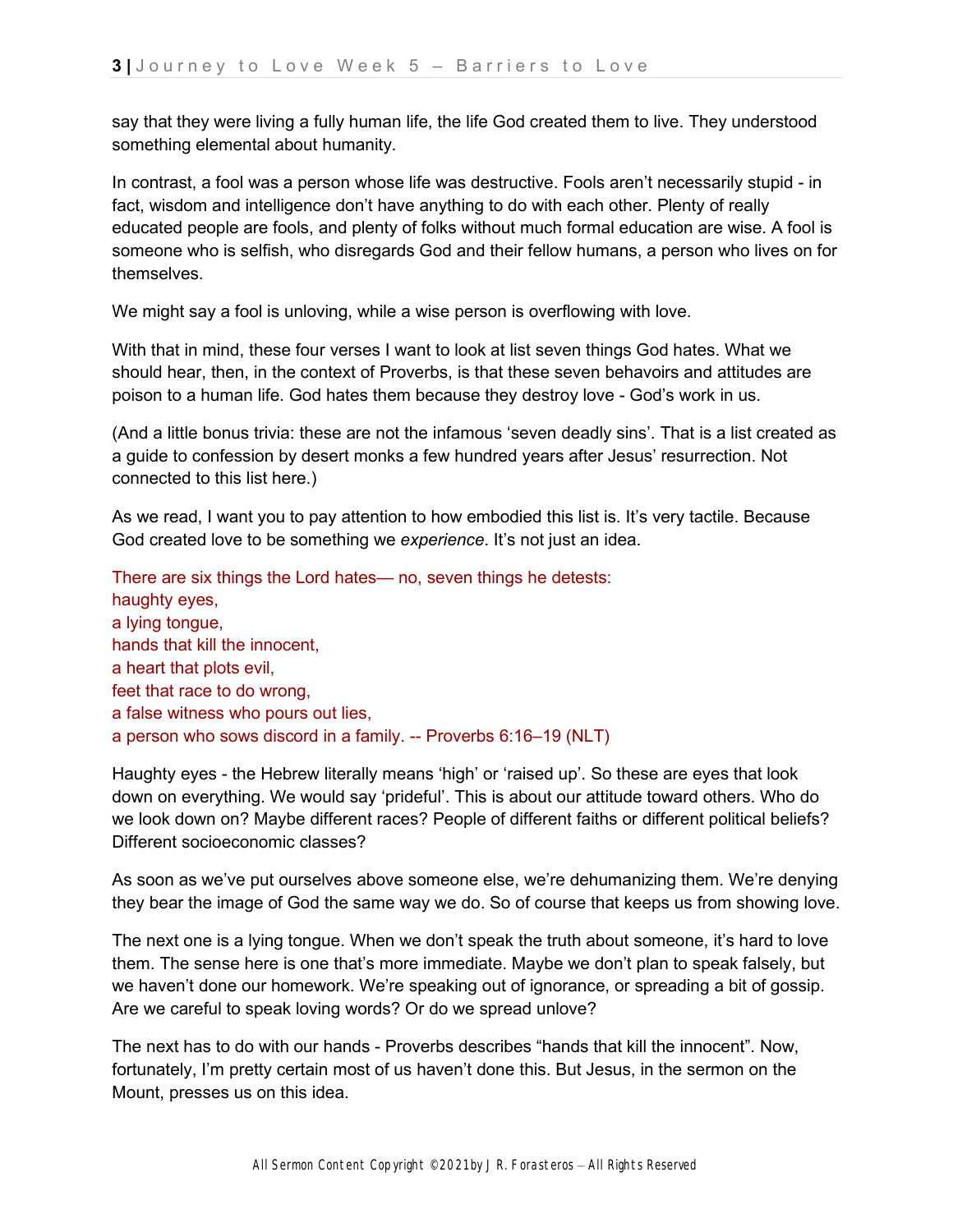"You have heard that our ancestors were told, 'You must not murder. If you commit murder, you are subject to judgment.' But I say, if you are even angry with someone, you are subject to judgment! If you call someone an idiot, you are in danger of being brought before the court. And if you curse someone, you are in danger of the fires of hell." -- Matthew 5:21–22 (NLT)

That changes things, doesn't it? Jesus warns us that the seeds of murder begin in hatred. What hatred do our actions reveal? Who do we prioritize? Who do we ignore? Who are we centering and who do we relegate to the margins? Who do we allow to have a voice in our lives and who do we silence?

When we silence someone, we're not loving them. We actually prevent them from speaking any love to us, and vice-versa.

I was most fascinated by this next one: a heart that plots evil. When the Bible talks about the 'heart', it doesn't mean the seat of emotions like we do. They mean closer to what we mean when we say 'mind' - our inner self.

And that verb 'to plot'… it comes from the Hebrew 'to plow'. I know we're not farmers in here, so ploughing is how you prepare a field. It's what we have to do before we plant. In many ways, ploughing is how we define the field - where will the seed go and where will it not?

So Proverbs asks us to imagine a person who spends their time plotting and wishing ill on others. I find it fascinating that, unlike the previous barriers, Proverbs says nothing about whether we act on these plots or not. Because it doesn't matter. When we spend our time plotting against others, we can't love them. We can't receive love from them.

Feet that race to do wrong. We tend to think of sin as individual bad acts, but we know that acts become habits. Have we made a habit out of being unloving? Do we repeatedly put ourselves in places love is not? If so, how can we expect to live love-filled lives?

A false witness who pours out lies. Again, the actual Hebrew here is 'breathes out'. It has become easier than ever for us to be a people of half-truths and alternative facts (which is a fancy way to avoid saying 'lies'). We will not invite more love into our lives when we make a habit of listening to and spreading lies.

And finally, a person who 'sows discord' in a family. Now this one is worth hanging out on for a moment, especially because it's become vogue these days to silence truth-tellers by claiming we are 'creating discord'. Those, for instance, who point out the racial injustices that not only exist in our history but have shaped our present reality, are often accused of 'creating discord'.

But the truth is that the discord already existed - injustice is discord. Those prophets among us who name the injustice that we might repent and be healed are not those being talked about here.

Because, friends, this is a truth: Love does not ignore or cover up wrong. Love does not insist we remain silent while abuse, injustice and harm continue. Those things are unlove. They are actually *barriers* to love. *They* are what God hates. Not those who speak against them.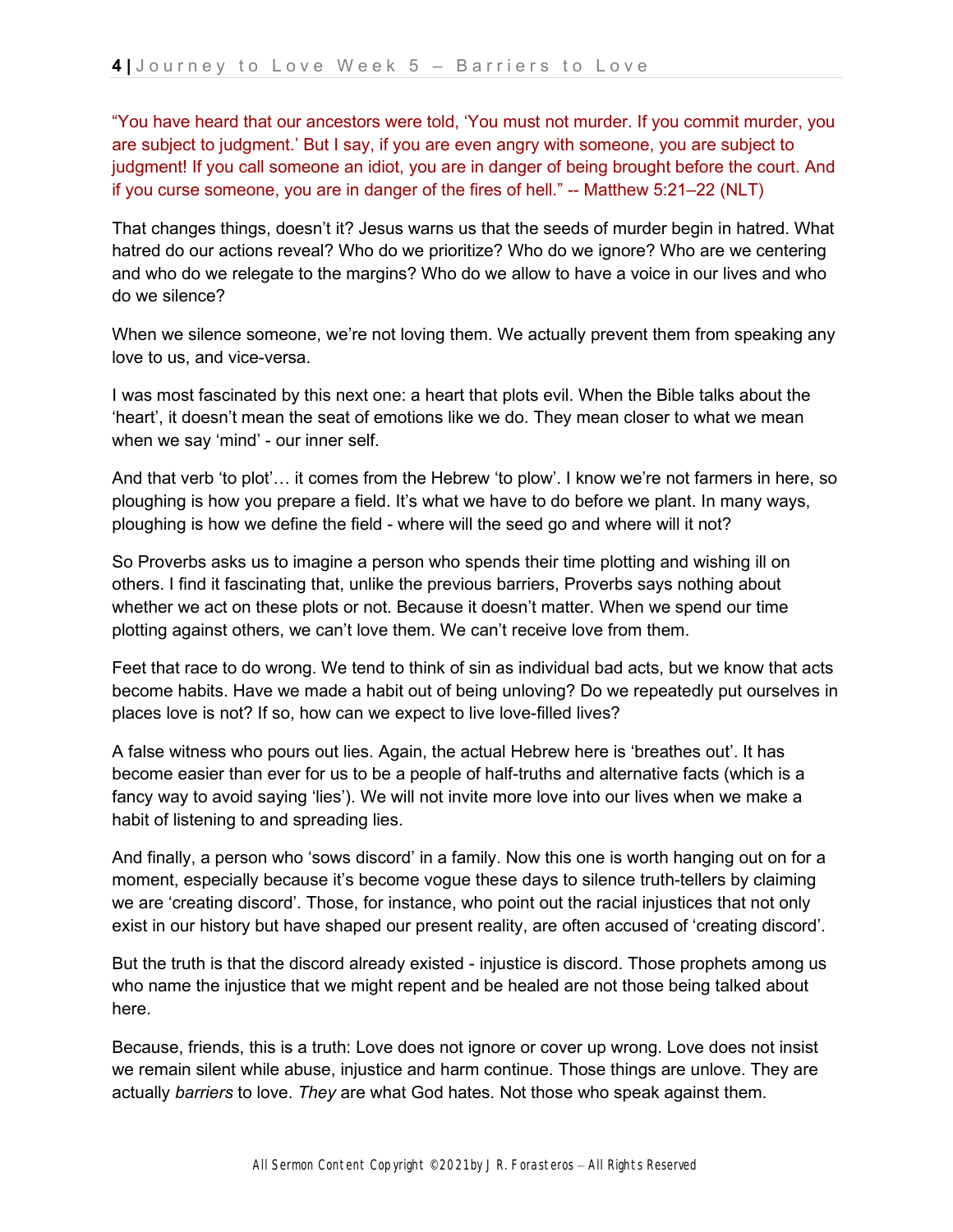So there you have, from Proverbs, seven barriers to love. Pride. Lying. Hatred. Wishing evil on others. Habits of wrong. Spreading lies. And those who work injustice.

When these characterize us, they become barriers to more love in our lives. But of course, we can work against them as well.

I think about the BBQ we did here 2 summers ago, before COVID. When we invited our friends from the Sachse mosque to join us. (And can I just tell you that is a relationship that was just beginning to bloom when we hit the pandemic! It's one that your Leadership Team here and our friends at the mosque both can't wait to return to cultivating!).

Anyway, a bunch of us in the congregation cooked food. And because we were hosting our Muslim friends, we had one rule: no pork.

Pork is haram - forbidden - for Muslims.

And if you know Catalyst BBQs, you know we like us some ribs. Some pulled pork. Some beans with chorizo and ham and bacon in them.

There was a little bit of weeping and gnashing of teeth when I made the announcement. Of course. We all like to be a little bit dramatic.

But you know what? None of us batted an eye at making that sacrifice for our new friends. We understood that we were working with them to create more love - between Christians and Muslims who are neighbors and maybe co-workers but were trying to be something more: friends.

And to create that love, we needed to make a sacrifice. We did it happily. Because a little bacon and some ribs is a small price to pay for love.

That day, you could measure our love for our Muslim friends in pounds of meat not prepared. Our respect for them and their differences from us was tangible. You could touch it. Taste it (or, rather you couldn't. Because it was missing.)

This is what Proverbs wants us to understand. Love is tangible. And barriers to love are tangible, too.

Will we show the world our love? Or will we erect barriers to love?

## **Communion + Examen**

Jesus gives us a tangible expression of his love

There are six things the Lord hates— no, seven things he detests: haughty eyes, a lying tongue,